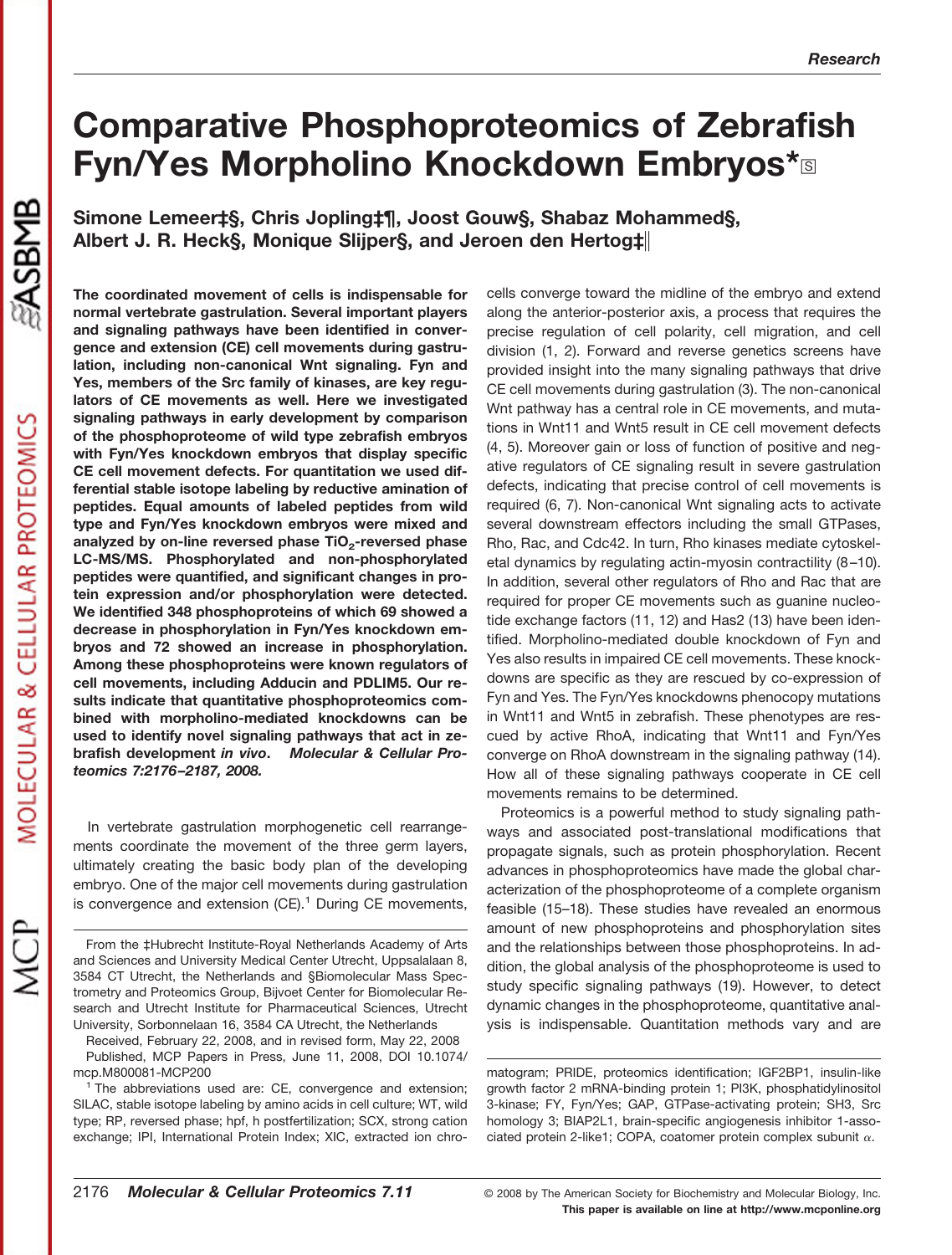MOLECULAR & CELLULAR PROTEOMICS

based on two-dimensional gel electrophoresis (DIGE), chemical approaches (ICAT and isobaric tags for relative and absolute quantitation (iTRAQ)) or stable isotope labeling by amino acids in cell culture (SILAC) (20). Especially SILAC has proven to be successful to study changes in the phosphoproteome upon induction of signal transduction pathways. This labeling method has the advantage that after labeling cell states are mixed together and all other sample handlings are carried out simultaneously. However, the use of SILAC is limited to single cell cultures. Other methods use stable isotope metabolic labeling in which all amino acids and peptides are labeled by growing cells on media containing exclusively  $14$ N/ $15$ N (21–23). This method is widely used for lower organisms such as yeast, but it was also shown to be effective in labeling higher organisms such as *Caenorhabditis elegans* and *Drosophila* by feeding them heavy and light labeled yeast (24). It is feasible to use metabolic labeling approaches for higher organisms such as rats (25). However, these approaches are not straightforward and are expensive. In contrast, relatively simple chemical labeling approaches have recently become available that, in principle, allow for the quantitation of any biological sample of interest.

Dimethyl labeling provides a relatively straightforward, cheap, and simple strategy to label samples. In stable isotope dimethyl labeling, primary amine groups (lysine and amino termini) of peptides are labeled with formaldehyde through reductive amination (26–28). Primary amines are isotopically labeled using either light formaldehyde or heavy (deuteriumcontaining) formaldehyde. Because trypsin is usually used as the enzyme for digestion, most peptides will contain at least one label because each amino terminus and each lysine becomes labeled.

Here we investigated signaling pathways and phosphorylation events involved in CE cell movements. Fyn/Yes knockdown impairs CE cell movements during gastrulation in zebrafish embryos. We questioned whether there are changes in the phosphoproteome of Fyn/Yes knockdown embryos compared with wild type (WT) embryos. We used a quantitative phosphoproteomics approach using stable isotope labeling by amination of tryptic peptides to detect changes in protein expression and protein phosphorylation upon morpholinomediated knockdown of Fyn and Yes in zebrafish embryos. This approach led to the identification of phosphoproteins that were differentially regulated upon knockdown of Fyn and Yes, whereas the majority of phosphoproteins were not changed, indicating that the observed changes were specific. Interestingly among the differentially phosphorylated proteins were many proteins with known functions in gastrulation cell movements, such as Wnt signaling and Rho kinase signaling components.

#### MATERIALS AND METHODS

*Zebrafish Embryos and Microinjections—*Zebrafish were kept, and the embryos were staged as described before (29). Antisense morpholinos were ordered from GeneTools (Philomath, OR). The morpholinos were targeted close to the start ATG of the respective cDNAs, and their sequences have been described before (14). The Fyn and Yes morpholinos (4 ng each) were injected at the one-cell stage.

*Sample Preparation—*Embryos, 30 wild type (approximately 100  $\mu$ g) and 30 Fyn/Yes knockdown (approximately 100  $\mu$ g) (24 h postfertilization (hpf)), were manually dechorionated and deyolked with deyolking buffer (1⁄2 Ginzburg Fish Ringer) without calcium (30). Subsequently embryos were lysed in 8 M urea, 25 mM ammonium bicarbonate containing 5 mm sodium phosphate, 1 mm potassium fluoride, 1 mM sodium orthovanadate, pH 8.2, and EDTA-free protease inhibitor mixture (Sigma). Homogenized lysates were centrifuged at 14,000  $\times$  g to pellet cellular debris. Lys-C (Roche Diagnostics) was added to the lysate, and digestion was performed for 4 h at 37 °C. Samples were reduced with DTT at a final concentration of 2 mm at 56 °C; subsequently samples were alkylated with iodoacetamide at a final concentration of 4 mm at 20 °C. The eluate was diluted to 2 m urea, 50 mm ammonium bicarbonate, and trypsin (Roche Diagnostics) was added. Digestion was performed overnight at 37 °C.

*Stable Isotope Labeling by Amination of Tryptic Peptides—*Tryptic peptides were desalted, dried *in vacuo*, and resuspended in 100  $\mu$ l of triethylammonium bicarbonate (100  $\mu$ м). Subsequently 4  $\mu$ l of formaldehyde-H<sub>2</sub> (4% (v/v) in water) was added and vortexed for 2 min followed by the addition of 4  $\mu$  of freshly prepared sodium cyanoborohydride (600 mM). The resultant mixture was vortexed for 60 min at room temperature. 16  $\mu$ l of ammonium hydroxide (1% in water) was added to consume the excess formaldehyde, and 5% formic acid (in water) was added to acidify the solution. For deuteromethylation labeling, formaldehyde- $D_2$  (4% (v/v) in water) was used. The light 4Hand heavy 4D-dimethyl-labeled samples were mixed in a 1:1 ratio based on total peptide amount determined by running an aliquot of the labeled samples on a regular LC-MS run and comparing overall peptide signal intensities.

*Strong Cation Exchange—*Strong cation exchange was performed using Zorbax BioSCX-Series II columns (0.8-mm inner diameter  $\times$ 50-mm long; particle size, 3.5  $\mu$ m), a Famos autosampler (LC Packings, Amsterdam, the Netherlands), a Shimadzu LC-9A binary pump, and an SPD-6A UV detector (Shimadzu, Tokyo, Japan). Prior to strong cation exchange (SCX) chromatography, the mixed and labeled digest was desalted using a small plug of  $C_{18}$  material (3M Empore  $C_{18}$  extraction disk) packed into a GELoader Tip as described previously (31). The eluate was dried completely by vacuum centrifugation and subsequently reconstituted in 20% acetonitrile and 0.05% formic acid. After injection, the first 10 min were run isocratically at 100% solvent A (0.05% formic acid in 8:2 (v/v) water/acetonitrile, pH 3.0) followed by a linear gradient of 1.3% min<sup>-1</sup> solvent B (500 mM NaCl in 0.05% formic acid in 8:2 (v/v) water/acetonitrile, pH 3.0). A total number of 25 SCX fractions (1 min each, *i.e.* 50-µl elution volume) were manually collected and dried in a vacuum centrifuge.

*Two-dimensional Nanoflow HPLC—*Nanoflow LC-MS/MS was performed by coupling an Agilent 1100 HPLC system (Agilent Technologies, Waldbronn, Germany) to an Orbitrap mass spectrometer (Thermo Electron, Bremen, Germany). The trap column consists of three separate precolumns: a 30-mm long  $\times$  100- $\mu$ m-inner diameter Aqua C<sub>18</sub> precolumn followed by a 5-mm long  $\times$  100- $\mu$ m-inner diameter TiO<sub>2</sub> precolumn followed by a 30-mm long  $\times$  100- $\mu$ m-inner diameter Aqua precolumn. The "sandwich" precolumn is then coupled to a 200-mm long  $\times$  50- $\mu$ m-inner diameter ReproSil-Pur C<sub>18</sub>-AQ analytical column. Peptides are trapped at 5  $\mu$ l/min in 100% solvent A (0.1 M acetic acid  $+$  0.13 M formic acid in water) on the first 30-mm  $C_{18}$  trap column. The subsequent  $H_2O/ACN$  gradient elutes and separates bound peptides using the analytical column at a flow rate of  $\sim$ 100 nl/min. Phosphorylated peptides will pass through the TiO<sub>2</sub> precolumn at this flow rate and bind (32). All other peptides with no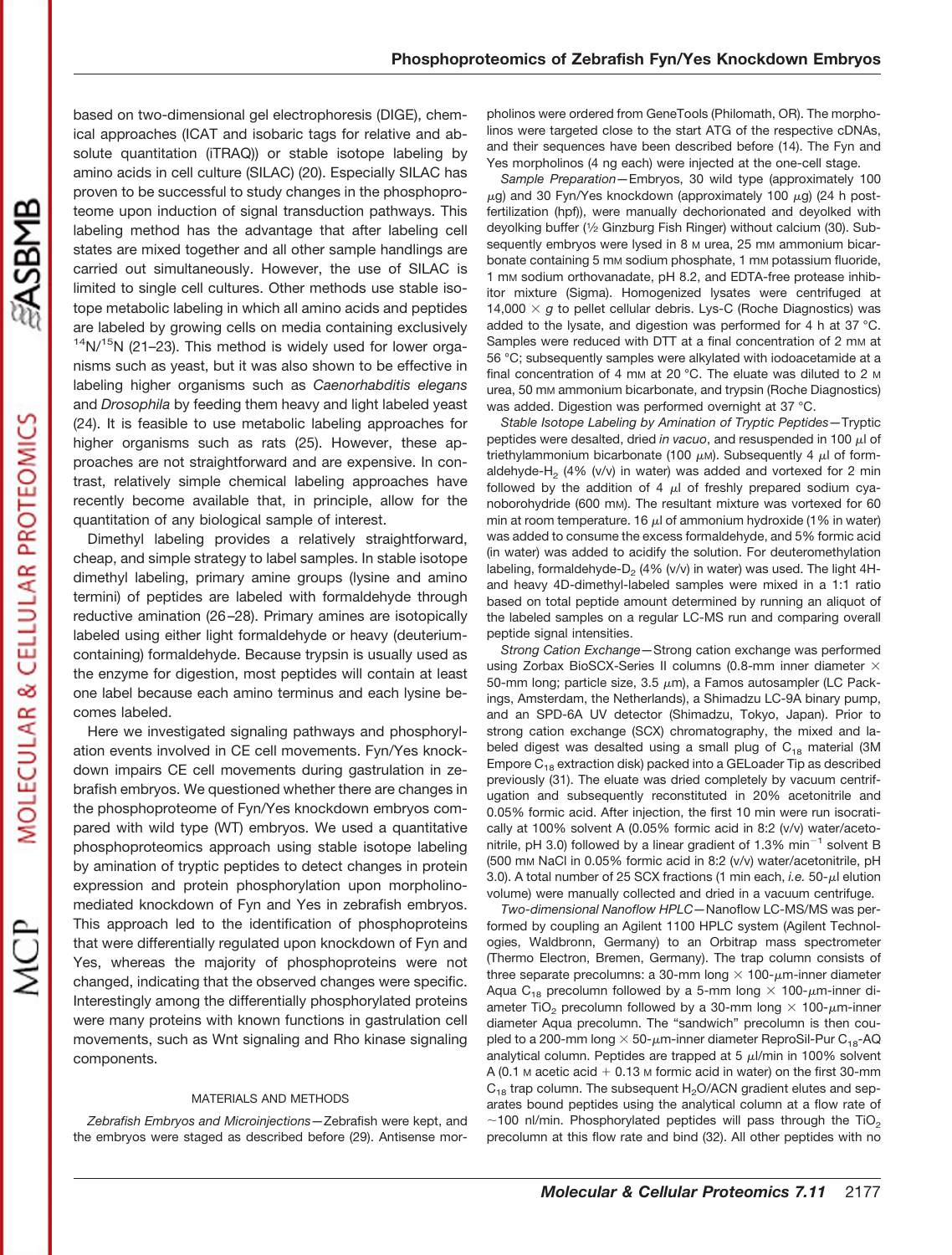TiO<sub>2</sub> affinity are chromatographically separated at  $\sim$ 100 nl/min in a 100-min gradient from 0 to 40% solvent B (80% acetonitrile, 0.1 M acetic acid, and 0.13 M formic acid). Elution of phosphorylated peptides is achieved by injection of 30  $\mu$ l of 100 mm ammonium hydrogen bicarbonate, pH 9.0 (adjusted with ammonia) containing 10 mm sodium phosphate, 5 mm sodium orthovanadate, and 1 mm potassium fluoride followed by an injection of 20  $\mu$ l of 5% formic acid. During a second H<sub>2</sub>O/ACN gradient phosphopeptides are separated using the 200-mm analytical column at  $\sim$  100 nl/min in a 100-min gradient from 0 to 40% solvent B (80% acetonitrile, 0.1 M acetic acid, and 0.13 M formic acid). The eluent was sprayed via distal coated emitter tips (New Objective) butt-connected to the analytical column. In between the high voltage supply, the Orbitrap, and the electrospray needle an additional 33-megaohm resistor was placed to reduce ion current.

*Mass Spectrometry—*The mass spectrometer was operated in datadependent mode, automatically switching between MS, MS/MS, and neutral loss-driven MS3 acquisition. Full-scan MS spectra (from *m*/*z* 300 to 1500) were acquired in the Orbitrap with a resolution of 60,000 at *m*/*z* 400 after accumulation to a target value of 500,000. The three most intense ions at a threshold above 5000 were selected for collision-induced fragmentation in the linear ion trap at a normalized collision energy of 35% after accumulation to a target value of 10,000. The data-dependent neutral loss settings were chosen to trigger an  $MS<sup>3</sup>$  event after a neutral loss of 49  $\pm$  0.5  $m/z$  units was detected in the most intense fragment ion.

Data Analysis-All MS<sup>2</sup> and MS<sup>3</sup> spectra were converted to single .dta files using Bioworks 3.3. An in-house developed Perl script was used to assign the original and accurate parent mass to all  $MS<sup>3</sup>$ spectra, enabling an accurate mass database search. All first and second LC-MS runs of all SCX fractions were searched using an in-house licensed MASCOT search engine (MASCOT (version 2.1.0) software platform (Matrix Science, London, UK)) against the zebrafish International Protein Index (IPI) database version 3.27 (41,506) with carbamidomethylcysteine and "light" methylation of peptide amino termini and lysine residues set as fixed modifications and protein *N*-acetylation, oxidized methionines, phosphorylation of serine or threonine, and "heavy" methylation of peptide amino termini and lysine residues set as variable modifications. Trypsin was specified as the proteolytic enzyme, and up to two missed cleavages were allowed. The mass tolerance of the precursor ion was set to 5 ppm, and that of fragment ions was set to 0.9 Da.

Quantitation was performed using an in-house dimethyl-adapted version of MSQuant (SourceForge, Inc.). Briefly peptide ratios were obtained by calculating the extracted ion chromatograms (XICs) of the light and heavy forms of the peptide using the monoisotopic peaks only. The total XIC for each of the peptide forms was obtained by summing the XIC in consecutive MS cycles for the duration of their respective LC-MS peaks in the total ion chromatogram using FT-MS scans. This total XIC was then used to compute the peptide ratio. Heavy and light labeled peptides were found to largely co-elute. Quantified proteins were normalized against the log<sub>2</sub> of the median of all peptides quantified. An in-house developed program was used to determine standard deviation, and a Student's *t* test was performed to detect significant regulation ( $p \le 0.05$ ). Proteins for which the standard deviation and *p* value could be determined and with a  $MASCOT score \geq 80$  were accepted (listed in [supplemental](http://www.mcponline.org/cgi/content/full/M800081-MCP200/DC1) Table 1). At least one unique peptide per protein was identified, eliminating redundancy in the data set.

Individual MS/MS spectra from phosphopeptides were accepted for a MASCOT score  $\geq 40$  ( $p$  value  $\leq 0.005$ ). Justification of the threshold was as described before (18). All identified phosphopeptides that were differentially phosphorylated were manually validated.

To determine the false discovery rate in the data sets, we performed a MASCOT search against the decoy database. For a MASCOT peptide score of 40 ( $p \le 0.005$ ), the false discovery rate was estimated to be 0.41%. All raw data and annotated spectra were submitted to the PRIDE database.

## **RESULTS**

*Analysis of Differential Phosphorylation—*To investigate signaling pathways that have a role in the regulation of CE cell movements, we set out to evaluate the changes in the phosphoproteome after morpholino-mediated knockdown of Fyn and Yes in 24-hpf zebrafish embryos. To quantitate the differences, we used stable isotope labeling by reductive amination of peptides derived from the two experimental conditions and on-line automated  $RP-TiO<sub>2</sub>-RP-LC-MS/MS$ . The experimental procedures are described in detail under "Materials and Methods," and a schematic overview of the complete experimental approach is depicted in Fig. 1.

Zebrafish embryos were injected with Fyn/Yes morpholinos at the one-cell stage, inducing specific knockdown of protein expression. As shown previously, Fyn/Yes knockdown induced severe gastrulation defects, characterized by reduced extension of the embryonic axis and improper extension of the forebrain anterior to the eyes. The Fyn/Yes knockdown phenotype is specific because it is rescued by co-injection of synthetic RNA encoding Fyn and Yes (14). Moreover Fyn/Yes knockdown resulted in specific changes in protein tyrosine kinase activity profiles that were also rescued by co-injection of Fyn and Yes RNA (33). A representative picture of a WT and a Fyn/Yes knockdown embryo at 24 hpf is shown in Fig. 1*A*. At 24 hpf, 30 WT and 30 Fyn/Yes knockdown embryos were manually dechorionated, deyolked, pooled, and lysed. Protein mixtures were digested with trypsin and subsequently labeled with normal formaldehyde ( $CH<sub>2</sub>O$ ), light, for the WT embryos or deuteroformaldehyde  $(CD<sub>2</sub>O)$ , heavy, for the knockdown embryos. Samples were mixed in a 1:1 ratio (total peptide content). The resulting peptide mixture was first separated and fractionated by SCX chromatography, which, under acidic conditions, causes phosphopeptides to elute earlier than regular tryptic peptides (34). Resulting SCX fractions were subsequently subjected to our on-line  $RP-TiO<sub>2</sub>-RP-LC-$ MS/MS enrichment setup (18, 32). The resulting peptides were analyzed by mass spectrometric detection using a linear ion trap (LTQ) orbitrap, and the MS/MS spectra were searched against the IPI zebrafish database using MASCOT to identify peptide sequence and phosphorylation sites. Finally peptide/protein ratios were determined using the intensities of heavy and light peptide pairs.

More than 1400 proteins were identified, quantified, and manually checked [\(supplemental](http://www.mcponline.org/cgi/content/full/M800081-MCP200/DC1) Table 1). Quantified proteins were normalized against the  $log<sub>2</sub>$  of the median of all peptides quantified. A Student's *t* test was performed to detect significant regulation. 555 proteins were shown to be significantly regulated ( $p \le 0.05$ ). Among the up-regulated proteins, Vitellogenins were found to be up-regulated in the Fyn/Yes knockdown. It is likely that this up-regulation of Vitellogenins is an

**ASBMB**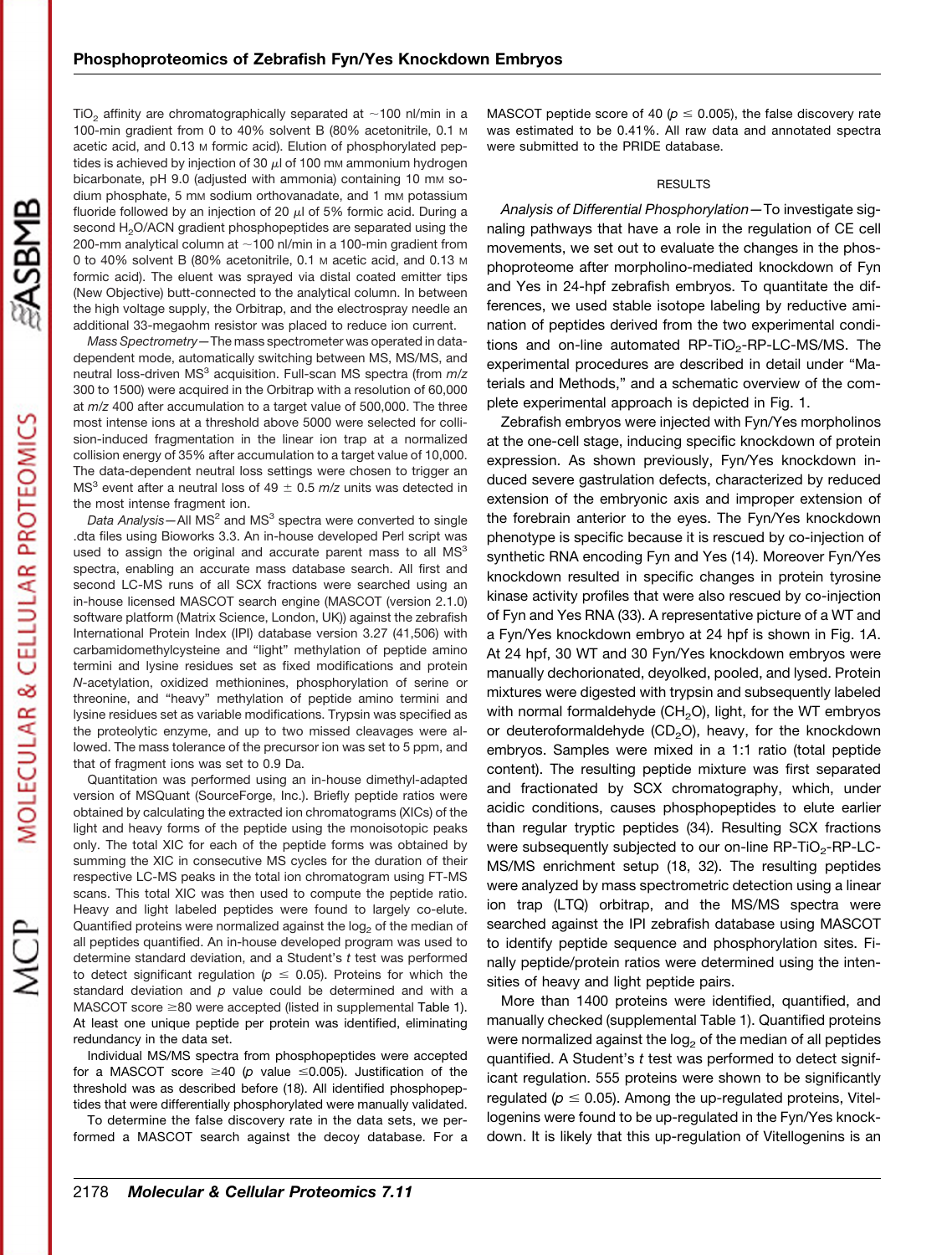

FIG. 1. **Experimental scheme for the analysis of changes in phosphorylation after morpholino-mediated knockdown of Fyn and Yes in zebrafish embryos.** *A*, lateral views of 1-day postfertilization wild type (*left*) and Fyn/Yes knockdown (*right*) zebrafish embryos. *B*, the lysates from WT and Fyn/Yes knockdowns were digested, and the resulting peptide mixtures were first labeled with light (WT) and heavy (FY) formaldehyde. Samples were mixed in a 1:1 ratio, and the mixture was separated by strong cation exchange chromatography. Each of the obtained SCX fractions was further analyzed by

artifact of the manual deyolking procedure, and therefore we omitted Vitellogenins from further analyses. Skeletal muscle myosins and muscle actin were shown to be significantly down-regulated in the Fyn/Yes knockdown. Actomyosin contractility is known to be involved in gastrulation cell movements, which are controlled by Wnt signaling (35, 36). Although these results are potentially interesting, we focused on changes in protein phosphorylation upon knockdown of Fyn and Yes because these most likely reflect differences in signaling underlying CE cell movements.

All of the phosphopeptides that we detected were quantified by MSQuant and manually verified. Phosphopeptides and phosphoproteins were subsequently filtered based on their ratio and MASCOT score  $(\geq 40$  and p value  $\leq 0.005$ ) and checked manually. After manual verification of the MS spectra and normalization, 348 phosphoproteins were validated. Table I shows a selection of differentially phosphorylated phosphopeptides that were identified with high confidence. We also determined the ratio of control, non-phosphorylated peptides that were derived from the proteins corresponding to the phosphopeptides. This allowed us to determine the relative protein expression level and the phosphorylation level and thus to discriminate between changes in protein levels and in phosphorylation state. The ratio of phosphorylation was determined multiple times, and the average is given in Table I as well as the number of peptides that were used to determine the ratio, the standard deviation, and *p* value. Similarly the average ratio of protein levels, number of peptides, and respective standard deviation and *p* value are provided. Some phosphopeptides were only identified and quantified once, whereas the corresponding protein ratio was based on multiple non-phosphorylated peptides (Table II, upper panel). Some proteins were identified and quantified based on phosphopeptides without information on the relative protein levels (Table II). In the latter cases we cannot exclude protein up- or down-regulation, but the absolute amount of phosphopeptide did change. A list of all phosphoproteins and the ratio of phosphorylation in Fyn/Yes knockdown and WT is available as [supplemental](http://www.mcponline.org/cgi/content/full/M800081-MCP200/DC1) Table 2. A list of all identified phosphopeptides (MASCOT score  $\geq$ 40 and p value  $\leq$ 0.005) including their MASCOT score is shown in [supplemental](http://www.mcponline.org/cgi/content/full/M800081-MCP200/DC1) Table 3. All annotated spectra were uploaded to the PRIDE database. Spectra of all phosphopeptides in Tables I and II are depicted in [supplemental](http://www.mcponline.org/cgi/content/full/M800081-MCP200/DC1) Figs. 1 and 2.

The differences in phosphorylation ratio of the phosphoproteins we identified are not as high as reported in other recent studies (37–39); this can be explained by the fact that we analyzed total embryo lysates. The Fyn/Yes knockdown will only affect certain cell types, and therefore the detected effect

**SASBMB** 

automated on-line RP-TiO<sub>2</sub>-RP-LC-MS/MS. Peptides were analyzed and identified by  $MS<sup>2</sup>$  using a LTQ-Orbitrap mass spectrometer. Identified peptides were quantified by MSQuant and manually verified. *MO*, morpholino.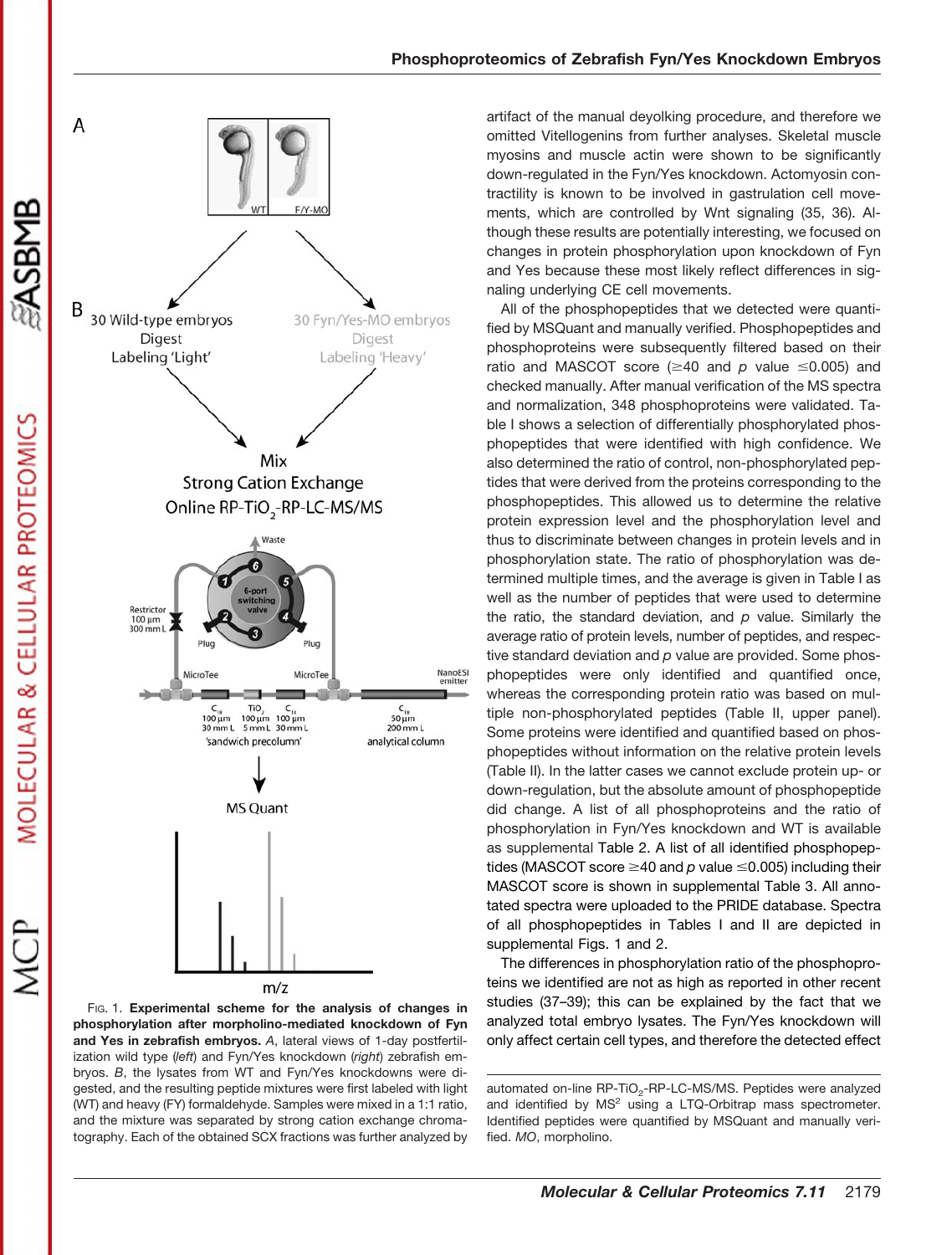#### TABLE I

#### *Down- and up-regulated phosphopeptides after Fyn/Yes knockdown*

Selected phosphopeptides and proteins showing differential phosphorylation are shown. Included in the table are phosphopeptide ratio, number of phosphopeptides used for quantitation, standard deviation (StDev), and *p* value. Also included are the protein ratio based on non-phosphorylated peptide, number of non-phosphorylated peptides used for quantitation, standard deviation, and *p* value.

| IPI entry                                                                                                 | Protein                                                                                                                                                                                                                                                                                       | Phosphopeptide                                                                                                                                                                                      | <b>Phosphopeptide Ratio</b>                                                                     |                                                                                                  |                                                                      |                                                                       | <b>Protein Ratio</b>                                                         |                                            |                                                                      |                                                                       |  |
|-----------------------------------------------------------------------------------------------------------|-----------------------------------------------------------------------------------------------------------------------------------------------------------------------------------------------------------------------------------------------------------------------------------------------|-----------------------------------------------------------------------------------------------------------------------------------------------------------------------------------------------------|-------------------------------------------------------------------------------------------------|--------------------------------------------------------------------------------------------------|----------------------------------------------------------------------|-----------------------------------------------------------------------|------------------------------------------------------------------------------|--------------------------------------------|----------------------------------------------------------------------|-----------------------------------------------------------------------|--|
| IPI entry<br>IPI00494222 Vimentin<br>IPI00493027 Adducin 3                                                | Protein<br>IPI00507684 Beta-catenin 2<br>IPI00800578 Insulin-like growth factor 2 mRNA-binding protein 1 (IGF2BP1)<br>IPI00487372 Ras-GTPase activating protein SH3 domain-binding protein 2<br>IPI00481246 ctps CTP synthase<br>IPI00500366 tcea1 Transcription elongation factor A (SII), 1 | Phosphopeptide<br>TpSMGGTQQQFVEGVR<br>QMpSPGSGIPSK<br>ALpSPVPLESPPNIQEPPK<br><b>ITpSPFPNFSSLSLR</b><br>SGSSpSPDLEIADLK<br><b>TTPVVSPSETpSPEPR</b><br>QEVVp(TT)PPPPSVGK                              | Down<br><b>Ratio FY/WT</b><br>0.73<br>0.52<br>0.79<br>0.68<br>0.70<br>0.35<br>0.76              | # of pept<br>7<br>$\Delta$<br>$\overline{2}$<br>$\overline{2}$<br>3                              | StDev<br>0.13<br>0.10<br>0.02<br>0.06<br>0.03<br>0.10<br>0.09        | Pvalue<br>0.028<br>0.000<br>0.001<br>0.107<br>0.001<br>0.026<br>0.004 | <b>Protein Ratio</b><br>0.96<br>0.93<br>1.13<br>0.56<br>1.13<br>1.03<br>1.01 | # of pept<br>3<br>16<br>3<br>3<br>3<br>3   | StDev<br>0.03<br>0.19<br>0.03<br>0.04<br>0.07<br>0.15<br>0.04        | Pvalue<br>0.133<br>0.081<br>0.018<br>0.005<br>0.033<br>0.824<br>0.807 |  |
| IPI entry<br>IPI00509756 PDLIM5<br>IPI00834498 desmoplakin<br>IPI00488890 eIF4B<br>IPI00495530 Titin-like | Protein<br>IPI00481806 Ribosomal protein S6 kinase alpha-3<br>IPI00500409 Ras-GTPase activating protein SH3 domain-binding protein 2<br>IPI00488000 mitogen-activated protein kinase kinase 1                                                                                                 | Phosphopeptide<br>SQPpSPNSISSPASNSAPKPSSGR<br>NVpSPVLDPVGCSTLAQR<br><b>GSTPGLALpTPPPQTPEPPK</b><br>TMGLHQPp(ST)PTHSAE<br><b>GISSPYNVSpSGPSSR</b><br>SIPKEEEQSGSVpSPQSNPTNTSR<br><b>IVLSPpSMEAPK</b> | $U_{\mathcal{D}}$<br><b>Ratio FY/WT</b><br>1.53<br>1.24<br>1.30<br>1.32<br>1.86<br>1.71<br>1.84 | # of pept<br>$\overline{2}$<br>$\overline{2}$<br>3<br>6<br>$\overline{2}$<br>$\overline{7}$<br>8 | <b>StDev</b><br>0.01<br>0.01<br>0.03<br>0.02<br>0.16<br>0.47<br>0.17 | Pvalue<br>0.009<br>0.015<br>0.001<br>0.000<br>0.066<br>0.002<br>0.000 | Protein Ratio<br>1.22<br>1.29<br>1.23<br>1.11<br>1.48<br>1.04<br>0.86        | # of pept<br>3<br>3<br>$\Omega$<br>15<br>9 | <b>StDev</b><br>0.17<br>0.06<br>0.01<br>0.16<br>0.19<br>0.19<br>0.20 | Pvalue<br>0.132<br>0.010<br>0.000<br>0.069<br>0.003<br>0.650<br>0.049 |  |
| IPI entry<br>IPI00509057                                                                                  | Protein<br>Coatomer protein complex subunit alpha                                                                                                                                                                                                                                             | Phosphopeptide<br>NLpSPGAVDTEVR                                                                                                                                                                     | <b>Unchanged</b><br>Ratio FY/WT<br>1.05                                                         | # of pept<br>$\overline{2}$                                                                      | StDev<br>0.03                                                        | Pvalue<br>0.211                                                       | Protein Ratio<br>1.09                                                        | # of pept<br>5                             | StDev<br>0.1                                                         | Pvalue<br>0.11                                                        |  |

‡ Calculated with only non-phosphorylated peptides.

is less pronounced than in homogenous tissue culture cells that are treated with large amounts of growth factor. Nevertheless we detected changes in phosphorylation of proteins.

*Decrease in Phosphorylation—*Among the peptides with a decrease in phosphorylation upon Fyn/Yes knockdown, we identified the phosphopeptide QMpSPGSGIPSK (where pS is phosphoserine) from insulin-like growth factor 2 mRNAbinding protein 1 (IGF2BP1) with high confidence ( $MS<sup>2</sup>$  spectrum in Fig. 2*A*). The phosphopeptides were less abundant in the Fyn/Yes knockdown (0.52  $\pm$  0.10). To monitor IGF2BP1 protein expression, we quantified the ratio of control nonphosphorylated peptides and found that the protein ratio was  $0.93 \pm 0.19$  (Table I). Indeed equal amounts of non-phosphorylated peptide MILEIMNQEAK were detected in Fyn/Yes knockdown and WT lysates (Fig. 2*C*). Fig. 2 shows both the MS spectrum and the XIC of the phosphorylated (Fig. 2*B*) and non-phosphorylated (Fig. 2*C*) peptide. It was evident that the MS spectrum of the phosphorylated peptide in the Fyn/Yes knockdown (*gray*) was lower in intensity than in the WT (*black*). This was reflected in the XIC (Fig. 2*B*). In the control, nonphosphorylated peptide, the intensities are similar; this was also reflected in the XIC (Fig. 2*C*), indicating that phosphorylation but not abundance of IGF2BP1 protein levels was affected by Fyn/Yes knockdown.

IGF2BP1 is a member of the VICKZ family of RNA-binding proteins, and it regulates mRNA nuclear export, localization, stability, and translation. IGF2BP1 binds to the 5'-untranslated region of the insulin-like growth factor 2 mRNA thereby regulating its subcellular localization and translation. VICKZ proteins are highly conserved among all vertebrates and are expressed in embryonic cells. It is suggested that VICKZ proteins play a role in cell migration via the ability to localize RNA. Many human tumors overexpress VICKZ proteins (40). *Xenopus* xVICKZ3 is required for migration of cells that form the roof plate of the neural tube and for migration of neural crest cells (41). Taken together, IGF2BP1 likely has a role in cell migration during zebrafish development.

The phosphopeptide TpSMGGTQQQFVEGVR, corresponding to  $\beta$ -catenin, was also identified in our screen. The protein ratio of  $\beta$ -catenin did not change significantly upon Fyn/Yes knockdown (0.96  $\pm$  0.03), whereas the identified phosphopeptides showed a decrease (0.73  $\pm$  0.13) (Table I). The identified site is a reported Akt phosphorylation site (42). Akt is a direct downstream effector of phosphatidylinositol 3-kinase (PI3K). It is noteworthy that PI3K is involved in CE cell movements as treatment of zebrafish embryos with the PI3K inhibitor LY294002 induces defects in CE cell movements (43).

Another phosphopeptide that showed a significant decrease in phosphorylation was QEVVp(TT)PPPPSVGK (where pT is phosphothreonine) from Adducin 3 (0.76  $\pm$  0.09). The protein ratio remained unchanged upon Fyn/Yes knockdown  $(1.01 \pm 0.04)$  (Table I). The identified phosphorylation site of Adducin has not been reported previously, and the upstream kinase is unknown. Adducin is a membrane skeletal protein that binds to Actin. Previously it has been shown that phos-

**ENSBNB**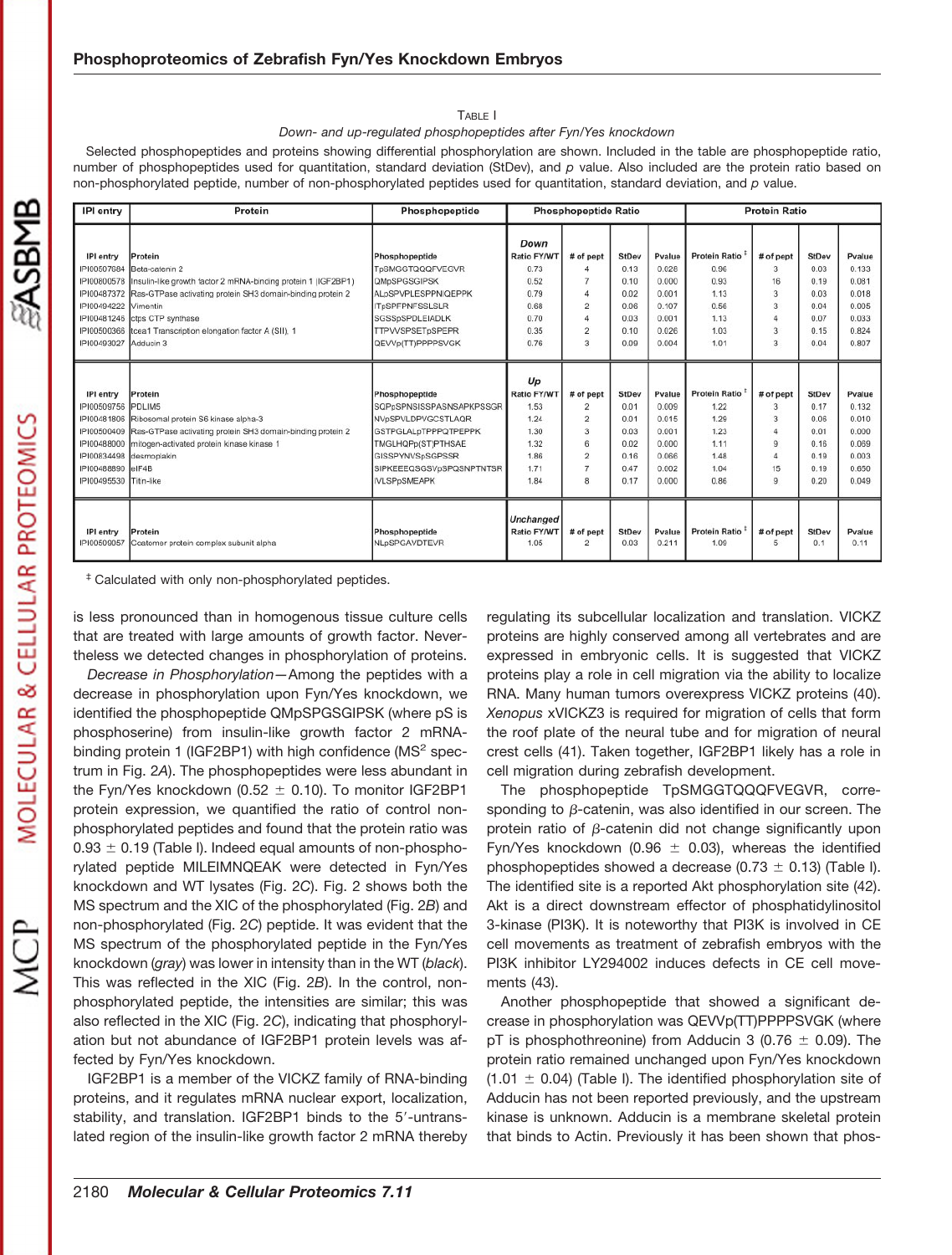#### TABLE II

## *Quantitation of single phosphopeptides and of phosphopeptides without protein ratios after Fyn/Yes knockdown*

The upper panel shows selected phosphopeptides and proteins showing differential phosphorylation based on only one phosphopeptide. Included in the table are phosphopeptide ratio and total protein ratio based on non-phosphorylated peptides including number of non-phosphorylated peptides used for quantitation, standard deviation (StDev), and *p* value. The lower panel shows selected phosphopeptides showing differential phosphorylation, but non-phosphorylated peptides were not identified. Included in the table is phosphopeptide ratio including number of phosphorylated peptides used for quantitation, standard deviation, and *p* value.

| Phosphopeptide ratio based on 1 phosphopeptide |                                                                                                        |                                                                                           |                                                  |                             |                            |                  |                                       |                            |                                      |                                   |  |  |
|------------------------------------------------|--------------------------------------------------------------------------------------------------------|-------------------------------------------------------------------------------------------|--------------------------------------------------|-----------------------------|----------------------------|------------------|---------------------------------------|----------------------------|--------------------------------------|-----------------------------------|--|--|
| <b>IPI</b> entry                               | Protein                                                                                                | Phosphopeptide                                                                            |                                                  | <b>Phosphopeptide Ratio</b> |                            |                  | <b>Protein Ratio</b>                  |                            |                                      |                                   |  |  |
| IPI entry<br>PI00551951                        | <b>Protein</b><br>1 Transcription factor Sox-3<br>IPI00494181 suppressor of ypt; emmental (Sly1) SCFD1 | Phosphopeptide<br>TEPp(SS)PPPAITSHSQR<br>VSVDESHGSEApSPAGARPK                             | Down<br><b>Ratio FY/WT</b><br>0.62<br>0.65       | # of pept                   | StDev<br>X<br>$\mathsf{x}$ | Pvalue<br>x<br>x | Protein Ratio<br>0.54<br>1.13         | # of pept<br>n             | StDev<br>0.03<br>0.20                | Pvalue<br>0.046<br>0.980          |  |  |
| IPI entry<br>IPI00616419 Gravin                | Protein<br>IPI00492334 BCL-XL like protein 1                                                           | Phosphopeptide<br><b>EGILPWSpSFK</b><br>VTASPDTSGEp(TT)PVPGDGVERK<br>TNASSTGpTPPQSPASSPQR | Up<br><b>Ratio FY/WT</b><br>1.05<br>1.75<br>1.48 | $#$ of pept                 | StDev<br>X<br>X            | Pvalue<br>x<br>x | Protein Ratio<br>1.29<br>1.29<br>1.26 | # of pept<br>16<br>16<br>2 | <b>StDev</b><br>0.29<br>0.29<br>0.04 | Pvalue<br>0.001<br>0.001<br>0.066 |  |  |

### No protein ratio; only phosphopeptides identified

| IPI entry            | Protein                                                       | Phosphopeptide          | <b>Phosphopeptide Ratio</b> | <b>Protein Ratio</b> |       |          |                            |
|----------------------|---------------------------------------------------------------|-------------------------|-----------------------------|----------------------|-------|----------|----------------------------|
|                      |                                                               |                         |                             |                      |       |          |                            |
|                      |                                                               |                         | Down                        |                      |       |          |                            |
| IPI entry            | Protein                                                       | Phosphopeptide          | Ratio FY/WT                 | # of pept            | StDev | Pvalue   | Protein Ratio <sup>#</sup> |
|                      | IPI00481249 similar to kaiso                                  | SQIQPDSPNTASLpSPK       | 0.76                        |                      | 0.08  | 0.050    |                            |
|                      | IPI00493419 Vacuolar protein sorting-associated protein 26B-A | <b>SMpSQQATIAAQR</b>    | 0.72                        |                      | 0.07  | 0.007    | 1.15 (1 pept)              |
|                      | IPI00512785 Metastasis associated 1 family, member 2 MTA2     | <b>QEVQGMpSPFTSSAGR</b> | 0.61                        | 5                    | 0.05  | 0.000    | $0.58(1$ pept)             |
| IPI00799668 Synapsin |                                                               | SQGPAVpSPQPISQSR        | 0.59                        | $\overline{2}$       | 0.02  | 0.022    | $\mathbf x$                |
|                      |                                                               |                         |                             |                      |       |          |                            |
|                      |                                                               |                         | Up                          |                      |       |          |                            |
| IPI entry            | Protein                                                       | Phosphopeptide          | <b>Ratio FY/WT</b>          | # of pept            | StDev | Pvalue   | Protein Ratio <sup>#</sup> |
| IPI00506241 BAIAP2   |                                                               | <b>TSMSVIPESpSPTLER</b> | 1.35                        |                      | 0.10  | 0.000    | x                          |
| IPI00570158 BAIAP2   |                                                               | <b>TPVSNTPQPpSPSLQR</b> | 1.36                        | 3.                   | 0.11  | 0.021    | x                          |
| IPI00618202 TIF-1A   |                                                               | <b>SVGpSPPISFLQRPF</b>  | 2.49                        | $\overline{2}$       | 0.04  | 0.00026  | x                          |
| IPI00489143 DOCK7    |                                                               | SLSNpSNPDISGTPTSPDDEVR  | 1.34                        |                      |       | $0.036*$ | X                          |
|                      |                                                               | SPpSGSAFGSQENLR         | 1.34                        | $\overline{2}$       | 0.18  | $0.036*$ | X                          |
|                      |                                                               |                         |                             |                      |       |          |                            |

\* *p* value based on all phosphopeptides.

<sup>X</sup> Standard deviation, *p* value, and protein ratio cannot be determined; ratio is based on one (phospho)peptide.

‡ Calculated with only non-phosphorylated peptides.

phorylation of Adducin by protein kinase C and Rho kinase is implicated in cell motility, spreading, and migration (44). Therefore, it is likely that Adducin has a role in CE cell movements. Whether phosphorylation of the newly identified site also has a role in this process remains to be determined.

Vimentin protein expression and phosphorylation were both shown to be down-regulated upon Fyn/Yes knockdown  $(0.56 \pm 0.04$  and  $0.68 \pm 0.06$ , respectively) (Table I). Vimentin shows a high degree of sequence homology between species and is highly phosphorylated. Phosphorylation of Vimentin has been related to its function in cell adhesion, migration, and signaling (45), and reduced Vimentin protein levels and phosphorylation may therefore have a role in CE cell movements.

Among the peptides that were less phosphorylated upon Fyn/Yes knockdown, we identified a single phosphopeptide of Sly1 (Suppressor of Ypt) (FY/WT ratio, 0.65; Table II) encompassing a phosphorylation site that had not been reported before. Sly1 protein levels were not affected by Fyn/

Yes knockdown (protein ratio,  $1.13 \pm 0.20$ ; Table II). Sly1 is the vertebrate homologue of Sly1p in yeast. It is known to bind and regulate syntaxin 5 in vesicle transport from the endoplasmic reticulum to the Golgi (46). It also interacts with the small GTPase Rab (Ypt1p in yeast), a key regulator of protein transport in eukaryotic cells. Sly1 is involved in vesicle motility and docking as well as in membrane remodeling and fusion. In zebrafish, Sly1 was shown to be necessary for cell proliferation in fin regeneration (47). It will be interesting to investigate the role of phosphorylation in Sly1 function.

Phosphorylation of the Kaiso phosphopeptide SQIQPD-SPNTASLpSPK was shown to decrease upon Fyn/Yes knockdown (FY/WT ratio, 0.76  $\pm$  0.08), but we did not detect non-phosphorylated control peptides for Kaiso (Table II). Kaiso is a dual specificity transcriptional repressor that was identified to associate with p120-catenin. Kaiso is required for *Xenopus* gastrulation movements, and depletion of Kaiso results in the increased expression of non-canonical Wnt11, a regulator of CE cell movements (48). The identified phos-

**EASBMB**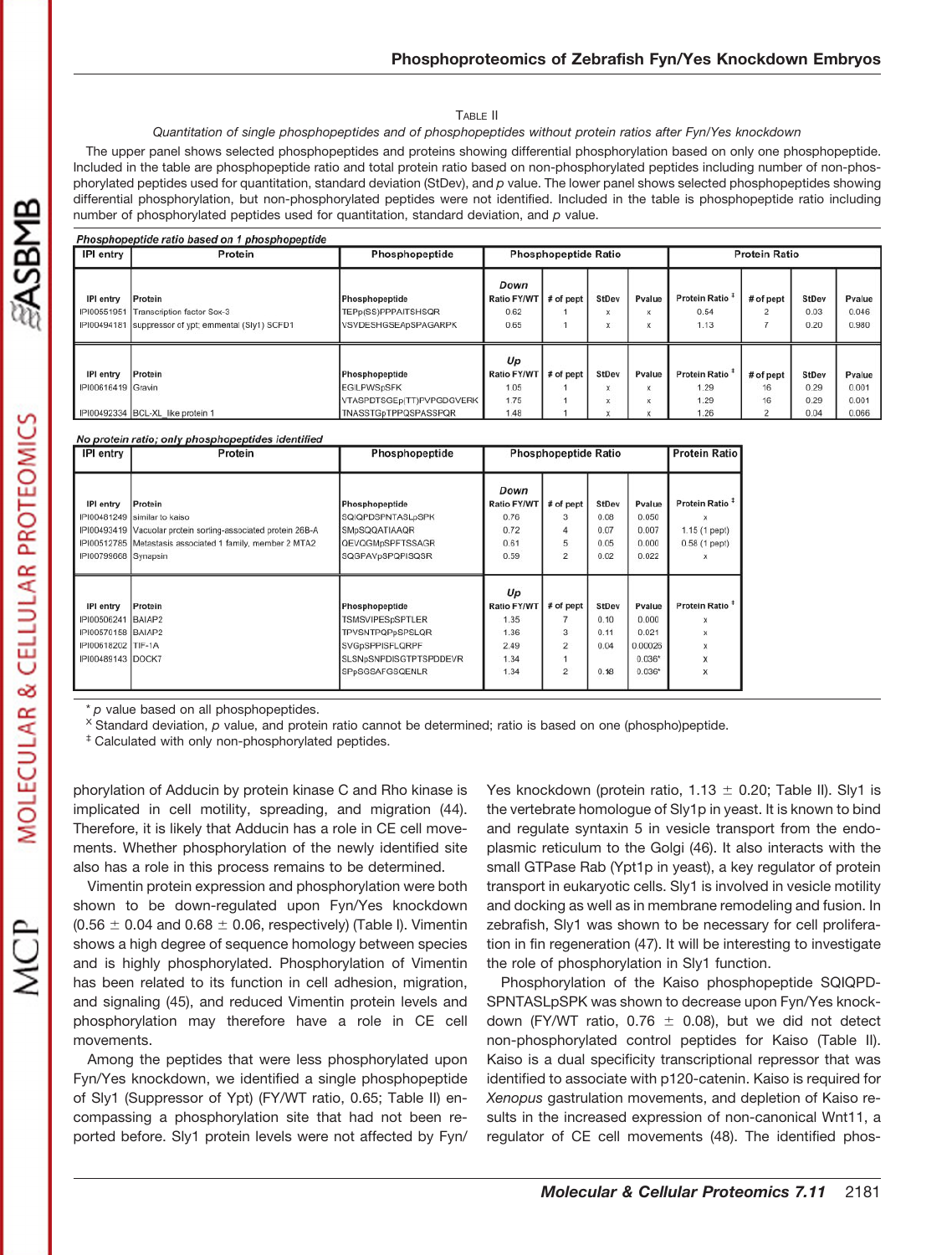

FIG. 2. **Phosphorylation of QMpSPGSGIPSK from insulin-like growth factor 2 mRNA-binding protein 1 is down-regulated in the Fyn/Yes knockdown.** *A*, MS2 spectrum of QMpSPGSGIPSK from IGF2BP1. *B*, MS spectrum and XIC showing decrease of the phosphopeptide. *C*, the non-phosphorylated peptide MILEIMNQEAK from IGF2BP1 shows a close to 1:1 ratio in both the MS spectrum and XIC.

phopeptide is predicted to become phosphorylated by CDK5 (Scansite), and it will be interesting to see whether phosphorylation of this site results in functional changes in Kaisomediated signaling in gastrulation cell movements.

*Increase in Phosphorylation—*The phosphopeptide SQPp-SPNSISSPASNSAPKPSSGR from PDLIM5 was shown to be increased upon Fyn/Yes knockdown  $(1.53 \pm 0.01)$ ; Table I; see also MS2 spectrum in Fig. 3*A*). The protein ratio, based on control non-phosphorylated peptides, also showed a slight up-regulation compared with WT although less strong than the phosphopeptides (1.22  $\pm$  0.17; Table I). The MS spectrum of the phosphorylated peptide in the Fyn/Yes knockdown (*gray*) was much higher in intensity than in the WT (*black*). This was also reflected in the XIC (Fig. 3*B*). In one of the non-phosphorylated peptides, LIEDTEDWHPR, the intensities were similar, and this was reflected in the XIC (Fig. 3*C*). PDZ/LIM proteins have important roles in various cellular processes. PDLIM5 belongs to the Enigma subfamily of PDZ/LIM proteins that contain one PDZ and three LIM domains (49). In zebrafish, Enigma knockdown results in embryonic lethality shortly after the end of gastrulation, and embryos show elongation defects and disorganized somites, suggesting a role for Enigma in cytoskeleton and somite organization during embryonic development (50).

Two phosphopeptides of Gravin/AKAP12 were identified. The ratio of one of the phosphopeptides increased (1.75), whereas the other phosphopeptide remained unchanged (1.05). The protein level increased somewhat (1.29  $\pm$  0.29) upon Fyn/Yes knockdown (Table II). Gravin was recently shown to be involved in axis elongation during zebrafish gastrulation. It is thought to function as a scaffolding protein that promotes cell changes. Upon morpholino-mediated knockdown of Gravin, cells migrate normally to the dorsal side of the embryo but fail to extend properly along the anterior-posterior axis (51). It is conceivable that Gravin mediates some of the effects of Fyn and Yes in gastrulation cell movements.

Two different phosphopeptides that we identified matched the Ras-GTPase-activating protein (GAP) SH3 domain-binding protein 2 (IPI00500409 and IPI004873772). Phosphorylation of one of these proteins was decreased (0.79  $\pm$  0.02), whereas phosphorylation of the other was increased (1.30  $\pm$ 0.03) (Table I). Control peptides of both of these proteins were slightly increased in response to Fyn/Yes knockdown (1.13  $\pm$ 0.03 and 1.11  $\pm$  0.16, respectively; Table I). Alignment of the sequences of these two Ras-GAP SH3-binding protein 2 proteins indicated that they share 63% identity, and the phosphopeptides are clearly distinct. Ras-GAPs enhance the hydrolysis of bound GTP to GDP, leading to inactivation of Ras, and it is likely that these two Ras-GAP SH3 domain-binding proteins regulate Ras-GAP activity. Yet the role of (de)phosphorylation of these proteins in the process remains to be determined, and the finding that phosphorylation of one of

**SASBMB**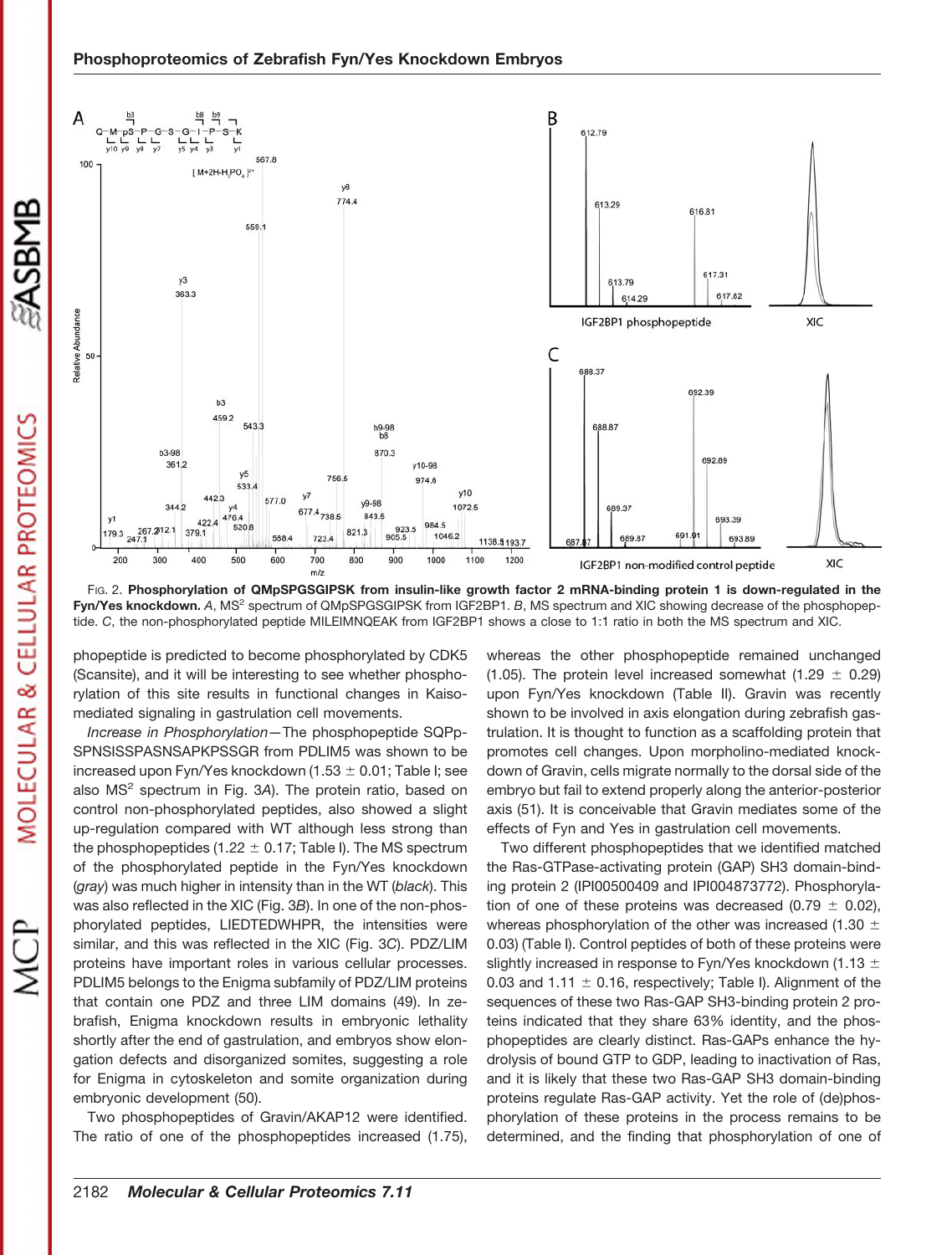

FIG. 3. **Phosphorylation of SQPpSPNSISSPASNSAPKPSSGR from PDLIM5 is up-regulated in the Fyn/Yes knockdown.** *A*, MS2 spectrum of SQPpSPNSISSPASNSAPKPSSGR from PDLIM5. *B*, MS spectrum and XIC showing an increase of the phosphopeptide. *C*, a non-phosphorylated peptide, LIEDTEDWHPR, from PDLIM5 shows a close to 1:1 ratio in both the MS spectrum and XIC.

these proteins is up-regulated and phosphorylation of the other is down-regulated in response to Fyn/Yes knockdown is intriguing.

Two phosphopeptides of two isoforms of brain-specific angiogenesis inhibitor 1-associated protein 2-like1 (BIAP2L1A/ BIAP2L1B) were identified, and phosphorylation of both peptides was enhanced upon Fyn/Yes knockdown (1.35  $\pm$  0.10 and 1.36  $\pm$  0.11, respectively) (Table II). Only the phosphopeptides could be identified, so up-regulation of the protein itself cannot be excluded. The phosphosite in BIAP2L1A is a potential substrate of GSK-3 as predicted by Scansite. The BIAP2L1A/B protein contains an evolutionarily conserved insulin receptor tyrosine kinase substrate p53 homology domain (IRSp53/MIM) that is known to bundle actin filaments and interact with the small GTPase Rac (52).

Two unique phosphopeptides of DOCK7 were enhanced upon Fyn/Yes knockdown (1.34 and 1.34  $\pm$  0.18), but upregulation of the protein itself cannot be excluded because control peptides were not identified in the sample (Table II). DOCK7 is a Rac activator and is a key regulator of axon formation. DOCK7 and Rac activation lead to the phosphorylation and subsequent inactivation of stathmin/Op18, a microtubule-destabilizing protein (53, 54). DOCK7 has been proposed to be a guanine nucleotide exchange factor not only for Rac but also for Rheb, transforming the GDP-bound Rheb into the GTP-bound state, although there is no direct evidence (55). From our data it is evident that phosphorylation of this regulator of small GTPases is affected by Fyn/Yes knockdown.

*No Change in Phosphorylation upon Fyn/Yes Knockdown—*It is noteworthy that the majority of phosphopeptides and protein levels did not change upon Fyn/Yes knockdown. The ratios of phosphorylation of 207 of the 348 phosphoproteins (62%) were shown to be distributed between 0.8 and 1.2 (Fig. 4). The phosphopeptide  $NLpSPGAVDTEVR$  (MS<sup>2</sup> spectrum shown in Fig. 5*A*) from the coatomer protein complex subunit  $\alpha$  (COPA) did not show significant changes upon Fyn/Yes knockdown  $(1.04 \pm 0.06)$  (Table I and Fig. 5*B*). The peptide ratio of control peptides from COPA was also unchanged (1.21  $\pm$  0.05) (Table I). For instance, the non-phosphorylated control peptide CPLSGACYCPK is shown in Fig. 5*C*. Both phosphorylated and non-phosphorylated peptides from COPA, which is involved in cell cycle control, were not affected upon knockdown of Fyn and Yes.

#### **DISCUSSION**

Here we probed *in vivo* changes in protein phosphorylation upon knockdown of Fyn and Yes using RP-TiO<sub>2</sub>-RP-LC-MS/ MS. For quantification, we used stable isotope labeling by reductive amination of peptides as an alternative to stable isotope labeling of an entire zebrafish (embryo). Our procedure was efficient and robust, and the ratio of most phos-

**SASBMB**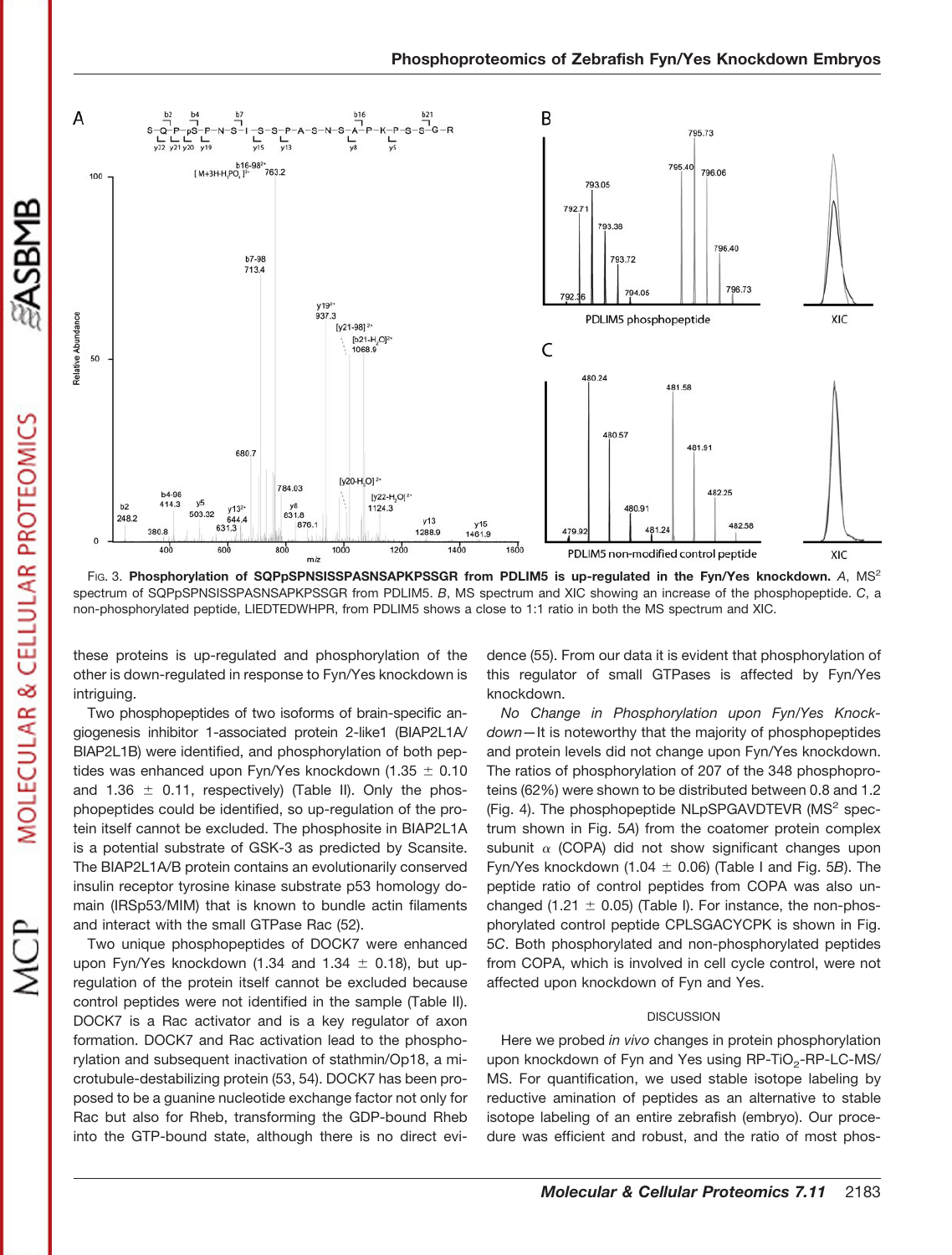

Fig. 5. No change in phosphorylation in the phosphopeptide NLpSPGAVDTEV from COPA. A, MS<sup>2</sup> spectrum of NLpSPGAVDTEVR of COPA. Both the phosphopeptide (*B*) and a control, non-phosphorylated peptide from COPA, CPLSGACYCPK (*C*), show a close to 1:1 ratio in both the MS spectrum and XIC.

phopeptides was between 0.8 and 1.2, *i.e.* phosphorylation of most proteins did not change significantly upon Fyn/Yes knockdown (Fig. 4). Yet a subset of phosphopeptides was differentially phosphorylated between wild type and Fyn/Yes knockdown embryos. For the identified phosphopeptides different, non-phosphorylated peptides of the same protein were quantified. This internal control for protein expression boosted confidence in the observed differences in phosphorylation. For some phosphopeptides, corresponding nonphosphorylated peptides were not detected (Table II). This is probably because of high enrichment of phosphopeptides by

the TiO<sub>2</sub> column. Non-phosphorylated peptides of these proteins were not detected in the unbound fraction because of undersampling in the mass spectrometer. Low abundance phosphoproteins were therefore only quantified based on their phosphopeptides.

Taken together, stable isotope reductive amination is a fast and reliable alternative for metabolic stable isotope labeling of whole animals, and it can be used to quantify differences in protein phosphorylation between experimental samples. Moreover the reductive amination method is amenable to quantify and compare differences between any two sets of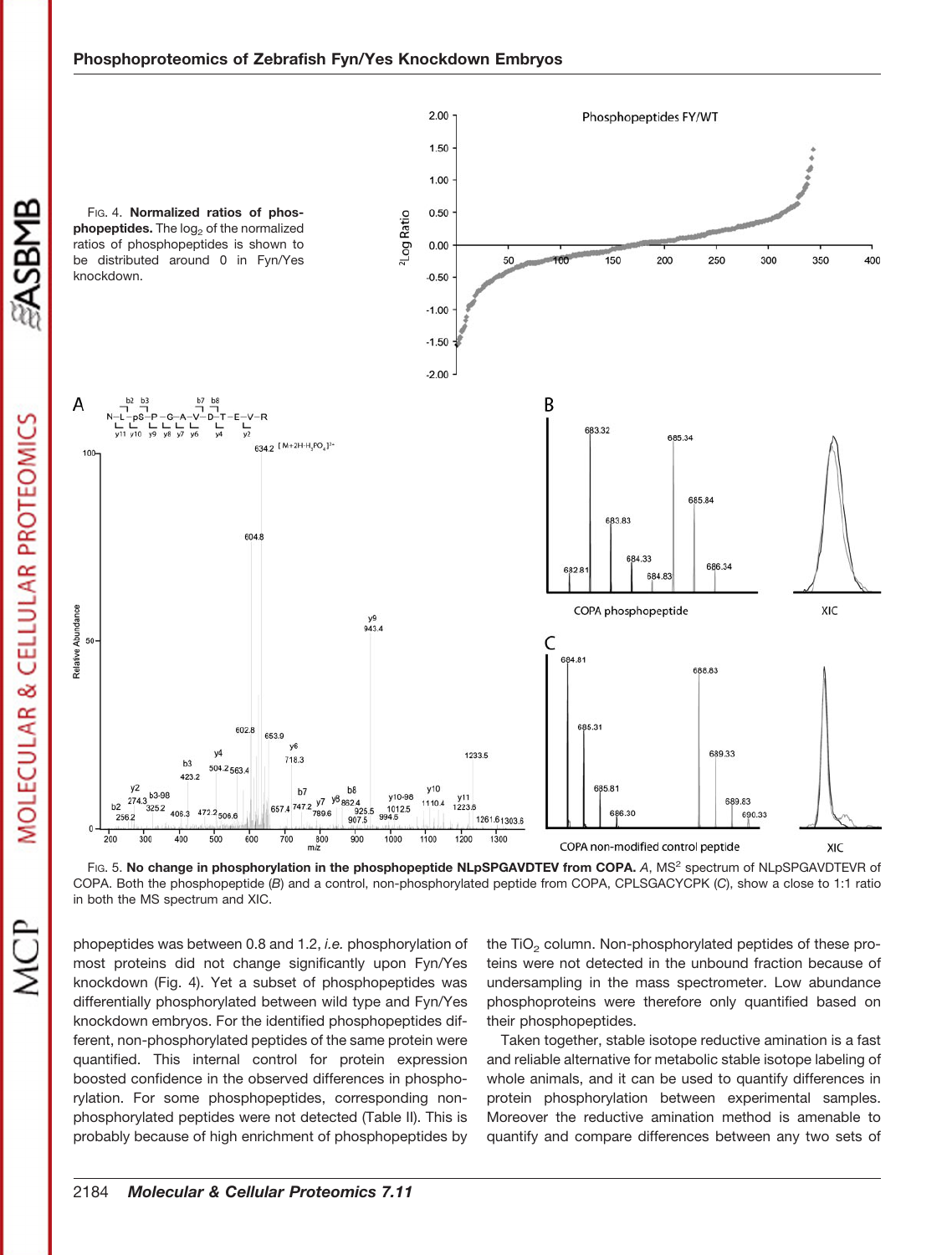proteins or protein mixtures, and it can be used as an inexpensive alternative to SILAC and stable isotope labeling of whole animals (27, 28).

Significant changes in both protein expression and protein phosphorylation were detected. We focused on the changes in phosphorylation upon Fyn/Yes knockdown because these are likely to represent the signaling pathways that have a role in CE cell movements. The changes in phosphorylation ratios were not as high as reported in previous studies (37–39); this presumably is the consequence of the mixed cell population that we used in this study as opposed to the homogenous cell cultures used in previous studies. The Fyn/Yes knockdown will not affect every cell type in the developing zebrafish embryo, and hence the differences in protein phosphorylation will be masked partially by the contribution of cells that are not affected by Fyn/Yes knockdown.

Nevertheless we detected significant changes in phosphopeptides. The phosphorylation of 141 of the 348 phosphoproteins was altered by Fyn/Yes knockdown (72 up and 69 down) [\(supplemental](http://www.mcponline.org/cgi/content/full/M800081-MCP200/DC1) Table 2). Interestingly a subset of the phosphoproteins that were regulated by Fyn/Yes knockdown were known regulators of gastrulation cell movements (Kaiso, PDLIM5, and Gravin), actin cytoskeleton reorganization (Adducin and BIAP2L1A/B), and Wnt signaling pathways ( $\beta$ -catenin, Sox-3, and Kaiso) or were implicated in small GTPase signaling (Sly1, Ras-GAP SH3BP2, and DOCK7) (Tables I and II). The high amount of small GTPase regulators that showed a change in phosphorylation suggests a change in the balance of Rho and Rac activity upon Fyn/Yes knockdown. This is consistent with previous work demonstrating that CE cell movements are tightly regulated by small GTPases (3). CE cell movement defects in gastrulation upon Fyn/Yes knockdown are rescued by active RhoA (14), demonstrating that Rho signaling indeed is downstream of Fyn and Yes in gastrulation cell movements. Whether and, if so, how changes in the phosphorylation state of these proteins affects their activities remain to be determined. Nevertheless it is striking that differences in phosphorylation were detected in these known regulators of CE cell movements upon Fyn/Yes knockdown. The phosphorylation of many other proteins was altered upon Fyn/Yes knockdown as well. We analyzed our entire data set for predictions of involvement of kinases and kinase networks by bioinformatics approaches using the Search Tool for the Retrieval of Interacting Genes/Proteins (STRING) (European Molecular Biology Laboratory). These attempts did not result in a wealth of data most likely because of poor annotation of the zebrafish IPI database. This will certainly improve in the coming years, and with our data publicly deposited it will be interesting to see what the function is of the phosphoproteins that we identified in CE cell movements and/or Fyn/Yes signaling.

Fyn and Yes are members of the Src family of tyrosine kinases. However, we did not detect changes in tyrosine phosphorylation of downstream targets. This is primarily because of the low abundance of tyrosine phosphorylation in

general and the mixed cell population used in this endogenous sample. We have shown previously using an immunoaffinity approach with anti-Tyr(P) antibodies that tyrosine phosphorylation is detectable in early zebrafish embryos (56). However, the amount of material that was required for those experiments  $(\sim 2000$  embryos per sample) would either require a significant scale-up of the morpholino injections or further refinement of the technology to allow detection of phosphotyrosine-containing proteins in Fyn/Yes knockdown embryos. The aim of the work described here was not to detect direct substrates of Fyn and Yes but rather to identify components of signaling pathways that have a role in CE cell movements.

Future research will be aimed at elucidating the role of Fyn and Yes signaling in gastrulation cell movements. It will be interesting to compare signaling between the Fyn/Yes knockdown embryos and non-canonical Wnt knockdown embryos. We have found recently that there is a significant overlap in the kinase activity profiles of Fyn/Yes and Wnt11 knockdowns (33), suggesting that indeed Fyn/Yes and Wnt11 signaling overlap. The large number of signaling proteins and novel proteins with altered phosphorylation upon Fyn/ Yes knockdown warrants further investigation of the role of these proteins and of their phosphorylation in CE cell movements. Quantitative phosphoproteomics on zebrafish knockdown embryos as described here provides many new leads for the analysis of the role of these proteins in gastrulation cell movements.

\* This work was supported by a grant from the Netherlands organization for scientific research (NWO Grant 015.001.131), European Union Research Training Network HPRN-CT-2000-00085, and the Netherlands Proteomics Centre. The costs of publication of this article were defrayed in part by the payment of page charges. This article must therefore be hereby marked "*advertisement*" in accordance with 18 U.S.C. Section 1734 solely to indicate this fact.

□S The on-line version of this article (available at http://www. mcponline.org) contains [supplemental](http://www.mcponline.org/cgi/content/full/M800081-MCP200/DC1) material.

*Raw mass spectrometry data have been deposited in the proteomics identification, PRIDE, database (www.ebi.ac.uk/pride) under accession numbers 3281–3291, 3297, 3299, and 3300 –3316.*

¶ Present address: Centre de Medicina Regenerativa de Barcelona, Dr. Aiguader 88, E-08003 Barcelona, Spain.

 To whom correspondence should be addressed. Tel.: 31-30- 2121800; Fax: 31-30-2516464; E-mail: j.denhertog@niob.knaw.nl.

#### **REFERENCES**

- 1. Keller, R. (2002) Shaping the vertebrate body plan by polarized embryonic cell movements. *Science* **298,** 1950–1954
- 2. Solnica-Krezel, L. (2005) Conserved patterns of cell movements during vertebrate gastrulation. *Curr. Biol.* **15,** R213–R228
- 3. Solnica-Krezel, L. (2006) Gastrulation in zebrafish—all just about adhesion? *Curr. Opin. Genet. Dev.* **16,** 433–441
- 4. Heisenberg, C. P., Tada, M., Rauch, G. J., Saude, L., Concha, M. L., Geisler, R., Stemple, D. L., Smith, J. C., and Wilson, S. W. (2000) Silberblick/Wnt11 mediates convergent extension movements during zebrafish gastrulation. *Nature* **405,** 76–81
- 5. Kilian, B., Mansukoski, H., Barbosa, F. C., Ulrich, F., Tada, M., and Heisenberg, C. P. (2003) The role of Ppt/Wnt5 in regulating cell shape and movement during zebrafish gastrulation. *Mech. Dev.* **120,** 467–476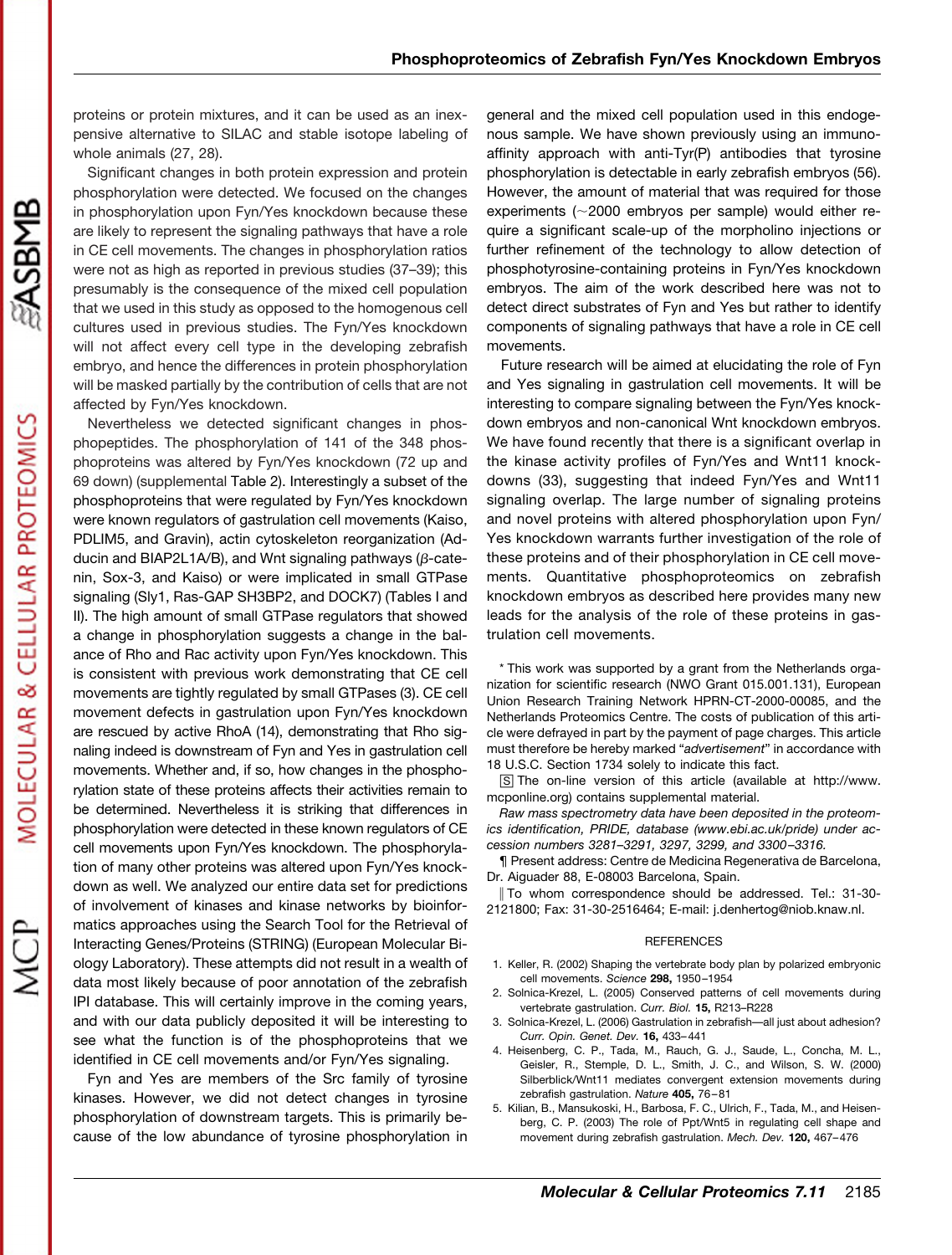- 6. Topczewski, J., Sepich, D. S., Myers, D. C., Walker, C., Amores, A., Lele, Z., Hammerschmidt, M., Postlethwait, J., and Solnica-Krezel, L. (2001) The zebrafish glypican knypek controls cell polarity during gastrulation movements of convergent extension. *Dev. Cell* **1,** 251–264
- 7. Carreira-Barbosa, F., Concha, M. L., Takeuchi, M., Ueno, N., Wilson, S. W., and Tada, M. (2003) Prickle 1 regulates cell movements during gastrulation and neuronal migration in zebrafish. *Development* **130,** 4037–4046
- 8. Habas, R., Dawid, I. B., and He, X. (2003) Coactivation of Rac and Rho by Wnt/Frizzled signaling is required for vertebrate gastrulation. *Genes Dev.* **17,** 295–309
- 9. Habas, R., Kato, Y., and He, X. (2001) Wnt/Frizzled activation of Rho regulates vertebrate gastrulation and requires a novel Formin homology protein Daam1. *Cell* **107,** 843–854
- 10. Choi, S. C., and Han, J. K. (2002) Xenopus Cdc42 regulates convergent extension movements during gastrulation through Wnt/Ca $^{2+}$  signaling pathway. *Dev. Biol.* **244,** 342–357
- 11. Daggett, D. F., Boyd, C. A., Gautier, P., Bryson-Richardson, R. J., Thisse, C., Thisse, B., Amacher, S. L., and Currie, P. D. (2004) Developmentally restricted actin-regulatory molecules control morphogenetic cell movements in the zebrafish gastrula. *Curr. Biol.* **14,** 1632–1638
- 12. Miyakoshi, A., Ueno, N., and Kinoshita, N. (2004) Rho guanine nucleotide exchange factor xNET1 implicated in gastrulation movements during Xenopus development. *Differentiation* **72,** 48–55
- 13. Bakkers, J., Kramer, C., Pothof, J., Quaedvlieg, N. E., Spaink, H. P., and Hammerschmidt, M. (2004) Has2 is required upstream of Rac1 to govern dorsal migration of lateral cells during zebrafish gastrulation. *Development* **131,** 525–537
- 14. Jopling, C., and den Hertog, J. (2005) Fyn/Yes and non-canonical Wnt signalling converge on RhoA in vertebrate gastrulation cell movements. *EMBO Rep.* **6,** 426–431
- 15. Mann, M., and Jensen, O. N. (2003) Proteomic analysis of post-translational modifications. *Nat. Biotechnol.* **21,** 255–261
- 16. Mumby, M., and Brekken, D. (2005) Phosphoproteomics: new insights into cellular signaling. *Genome Biol.* **6,** 230
- 17. Ptacek, J., and Snyder, M. (2006) Charging it up: global analysis of protein phosphorylation. *Trends Genet.* **22,** 545–554
- 18. Lemeer, S., Pinkse, M. W., Mohammed, S., van Breukelen, B., den Hertog, J., Slijper, M., and Heck, A. J. (2008) Online automated in vivo zebrafish phosphoproteomics: from large-scale analysis down to a single embryo. *J. Proteome Res.* **7,** 1555–1564
- 19. Olsen, J. V., Blagoev, B., Gnad, F., Macek, B., Kumar, C., Mortensen, P., and Mann, M. (2006) Global, in vivo, and site-specific phosphorylation dynamics in signaling networks. *Cell* **127,** 635–648
- 20. Ong, S. E., and Mann, M. (2007) Stable isotope labeling by amino acids in cell culture for quantitative proteomics. *Methods Mol. Biol.* **359,** 37–52
- 21. Oda, Y., Huang, K., Cross, F. R., Cowburn, D., and Chait, B. T. (1999) Accurate quantitation of protein expression and site-specific phosphorylation. *Proc. Natl. Acad. Sci. U. S. A.* **96,** 6591–6596
- 22. Conrads, T. P., Alving, K., Veenstra, T. D., Belov, M. E., Anderson, G. A., Anderson, D. J., Lipton, M. S., Pasa-Tolic, L., Udseth, H. R., Chrisler, W. B., Thrall, B. D., and Smith, R. D. (2001) Quantitative analysis of bacterial and mammalian proteomes using a combination of cysteine affinity tags and 15N-metabolic labeling. *Anal. Chem.* **73,** 2132–2139
- 23. Benschop, J. J., Mohammed, S., O'Flaherty, M., Heck, A. J., Slijper, M., and Menke, F. L. (2007) Quantitative phosphoproteomics of early elicitor signaling in Arabidopsis. *Mol. Cell. Proteomics* **6,** 1198–1214
- 24. Krijgsveld, J., Ketting, R. F., Mahmoudi, T., Johansen, J., Artal-Sanz, M., Verrijzer, C. P., Plasterk, R. H., and Heck, A. J. (2003) Metabolic labeling of C. elegans and D. melanogaster for quantitative proteomics. *Nat. Biotechnol.* **21,** 927–931
- 25. Wu, C. C., MacCoss, M. J., Howell, K. E., Matthews, D. E., and Yates, J. R., III (2004) Metabolic labeling of mammalian organisms with stable isotopes for quantitative proteomic analysis. *Anal. Chem.* **76,** 4951–4959
- 26. Hsu, J. L., Huang, S. Y., Chow, N. H., and Chen, S. H. (2003) Stable-isotope dimethyl labeling for quantitative proteomics. *Anal. Chem.* **75,** 6843–6852
- 27. Huang, S. Y., Tsai, M. L., Chen, G. Y., Wu, C. J., and Chen, S. H. (2007) A systematic MS-based approach for identifying in vitro substrates of PKA and PKG in rat uteri. *J. Proteome Res.* **6,** 2674–2684
- 28. Huang, S. Y., Tsai, M. L., Wu, C. J., Hsu, J. L., Ho, S. H., and Chen, S. H. (2006) Quantitation of protein phosphorylation in pregnant rat uteri using

stable isotope dimethyl labeling coupled with IMAC. *Proteomics* **6,** 1722–1734

- 29. Westerfield, M. (1995) *The Zebrafish Book. A Guide for the Laboratory Use of the Zebrafish (Danio rerio)*, 4th Ed., Univ. of Oregon Press, Eugene, OR
- 30. Link, V., Shevchenko, A., and Heisenberg, C. P. (2006) Proteomics of early zebrafish embryos. *BMC Dev. Biol.* **6,** 1
- 31. Gobom, J., Nordhoff, E., Mirgorodskaya, E., Ekman, R., and Roepstorff, P. (1999) Sample purification and preparation technique based on nanoscale reversed-phase columns for the sensitive analysis of complex peptide mixtures by matrix-assisted laser desorption/ionization mass spectrometry. *J. Mass Spectrom.* **34,** 105–116
- 32. Pinkse, M. W., Mohammed, S., Gouw, J. W., van Breukelen, B., Vos, H. R., and Heck, A. J. (2008) Highly robust, automated, and sensitive online TiO<sub>2</sub>-based phosphoproteomics applied to study endogenous phosphorylation in Drosophila melanogaster. *J. Proteome Res.* **7,** 687–697
- 33. Lemeer, S., Jopling, C., Naji, F., Ruijtenbeek, R., Slijper, M., Heck, A. J., and den Hertog, J. (2007) Protein-tyrosine kinase activity profiling in knock down zebrafish embryos. *PLoS ONE* **2,** e581
- 34. Beausoleil, S. A., Jedrychowski, M., Schwartz, D., Elias, J. E., Villen, J., Li, J., Cohn, M. A., Cantley, L. C., and Gygi, S. P. (2004) Large-scale characterization of HeLa cell nuclear phosphoproteins. *Proc. Natl. Acad. Sci. U. S. A.* **101,** 12130–12135
- 35. Lee, J. Y., and Harland, R. M. (2007) Actomyosin contractility and microtubules drive apical constriction in Xenopus bottle cells. *Dev. Biol.* **311,** 40–52
- 36. Lee, J. Y., Marston, D. J., Walston, T., Hardin, J., Halberstadt, A., and Goldstein, B. (2006) Wnt/Frizzled signaling controls C. elegans gastrulation by activating actomyosin contractility. *Curr. Biol.* **16,** 1986–1997
- 37. Zhang, G., Spellman, D. S., Skolnik, E. Y., and Neubert, T. A. (2006) Quantitative phosphotyrosine proteomics of EphB2 signaling by stable isotope labeling with amino acids in cell culture (SILAC). *J. Proteome Res.* **5,** 581–588
- 38. Kratchmarova, I., Blagoev, B., Haack-Sorensen, M., Kassem, M., and Mann, M. (2005) Mechanism of divergent growth factor effects in mesenchymal stem cell differentiation. *Science* **308,** 1472–1477
- 39. Gruhler, A., Olsen, J. V., Mohammed, S., Mortensen, P., Faergeman, N. J., Mann, M., and Jensen, O. N. (2005) Quantitative phosphoproteomics applied to the yeast pheromone signaling pathway. *Mol. Cell. Proteomics* **4,** 310–327
- 40. Yaniv, K., and Yisraeli, J. K. (2002) The involvement of a conserved family of RNA binding proteins in embryonic development and carcinogenesis. *Gene* (*Amst.*) **287,** 49–54
- 41. Yaniv, K., Fainsod, A., Kalcheim, C., and Yisraeli, J. K. (2003) The RNAbinding protein Vg1 RBP is required for cell migration during early neural development. *Development* **130,** 5649–5661
- 42. He, X. C., Yin, T., Grindley, J. C., Tian, Q., Sato, T., Tao, W. A., Dirisina, R., Porter-Westpfahl, K. S., Hembree, M., Johnson, T., Wiedemann, L. M., Barrett, T. A., Hood, L., Wu, H., and Li, L. (2007) PTEN-deficient intestinal stem cells initiate intestinal polyposis. *Nat. Genet.* **39,** 189–198
- 43. Cha, Y. I., Kim, S. H., Sepich, D., Buchanan, F. G., Solnica-Krezel, L., and DuBois, R. N. (2006) Cyclooxygenase-1-derived PGE2 promotes cell motility via the G-protein-coupled EP4 receptor during vertebrate gastrulation. *Genes Dev.* **20,** 77–86
- 44. Matsuoka, Y., Li, X., and Bennett, V. (2000) Adducin: structure, function and regulation. *CMLS Cell. Mol. Life Sci.* **57,** 884–895
- 45. Ivaska, J., Pallari, H. M., Nevo, J., and Eriksson, J. E. (2007) Novel functions of vimentin in cell adhesion, migration, and signaling. *Exp. Cell Res.* **313,** 2050–2062
- 46. Dascher, C., and Balch, W. E. (1996) Mammalian Sly1 regulates syntaxin 5 function in endoplasmic reticulum to Golgi transport. *J. Biol. Chem.* **271,** 15866–15869
- 47. Nechiporuk, A., Poss, K. D., Johnson, S. L., and Keating, M. T. (2003) Positional cloning of a temperature-sensitive mutant emmental reveals a role for sly1 during cell proliferation in zebrafish fin regeneration. *Dev. Biol.* **258,** 291–306
- 48. Kim, S. W., Park, J. I., Spring, C. M., Sater, A. K., Ji, H., Otchere, A. A., Daniel, J. M., and McCrea, P. D. (2004) Non-canonical Wnt signals are modulated by the Kaiso transcriptional repressor and p120-catenin. *Nat Cell Biol.* **6,** 1212–1220
- 49. te Velthuis, A. J., and Bagowski, C. P. (2007) PDZ and LIM domainencoding genes: molecular interactions and their role in development.

ASBMB